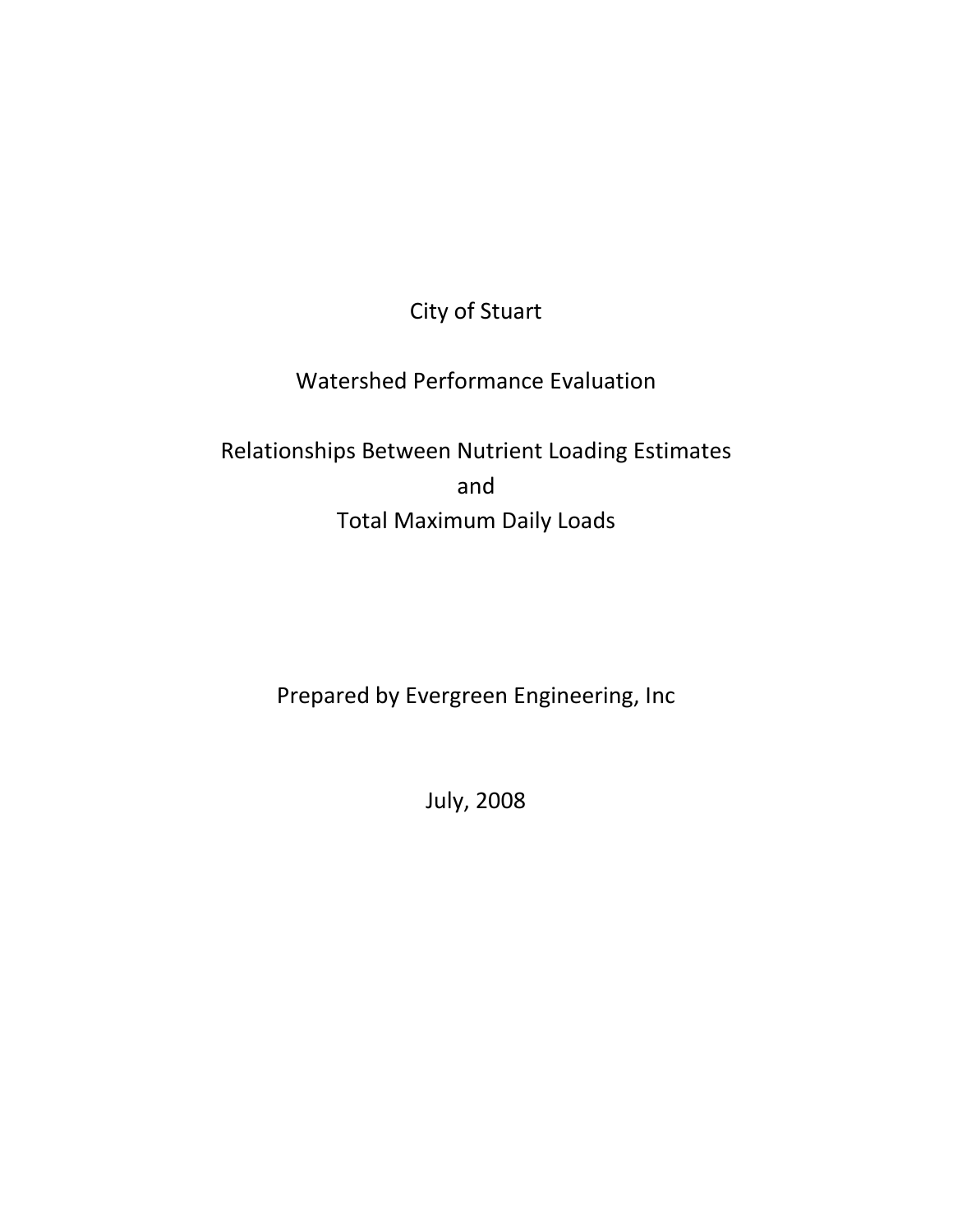## Introduction

The St. Lucie Estuary and most of its major tributaries are listed by the Environmental Protection Agency (EPA) and Florida Department of Environmental Protection (FDEP) as "impaired waters". These impairments are most frequently due to low dissolved oxygen, as relatively high chemical and biological oxygen demand frequently reduces oxygen levels below 5 parts per million (ppm). High Chloropyl A is associated with high phytoplankton levels, which create diurnal boom (during the day) and bust (overcast or night) levels in dissolved oxygen concentrations. These impairments typically indicate nutrient levels exceed those found in healthy estuarine waters.

FDEP has been working for nearly five years to establish nutrient target levels for impaired waters in the St. Lucie Estuary and its tributaries. This process first requires data to prove impairments exist, analysis to determine most probable causes, determination of target levels for the constituents that are causing the impairment, and then creation of Basin Management Action Plans or "BMAPS" for watersheds surrounding impaired waters. Finally, landowners and agencies with point and non-point source water management responsibilities within BMAP watersheds will be required to identify and reduce sources of excess pollutants.

The primary causes of impaired waters in the St. Lucie Estuary and its tributaries have been determined to be the nutrients nitrogen and phosphorus. After target concentrations of these nutrients are established, each tributary will be assigned Total Maximum Daily Loads (TMDL's) of nutrients that, if not exceeded, are assumed to enable impaired waters to recover ecological health and be removed from the impaired waters list.

At present, the draft TMDL targets, measured at the Roosevelt Bridge in the St. Lucie Estuary, are 0.74 mg/L Total Nitrogen and 0.081 mg/L Total Phosphorus (FDEP June 3, 2008). Tidal exchange, rainfall and groundwater dilution within the St. Lucie Estuary may result in some tributary concentration targets being slightly higher than these concentrations, although that remains to be determined.

The City of Stuart will soon be required to comply with the adopted TMDL's. Anticipating this process, the City commissioned an independent study of its watersheds by Berryman and Henigar, titled Surface Water Quality Assessment for the City of Stuart, dated March 2005. This study predicted significant nutrient and load reductions would be required for the City to comply with anticipated TMDL's.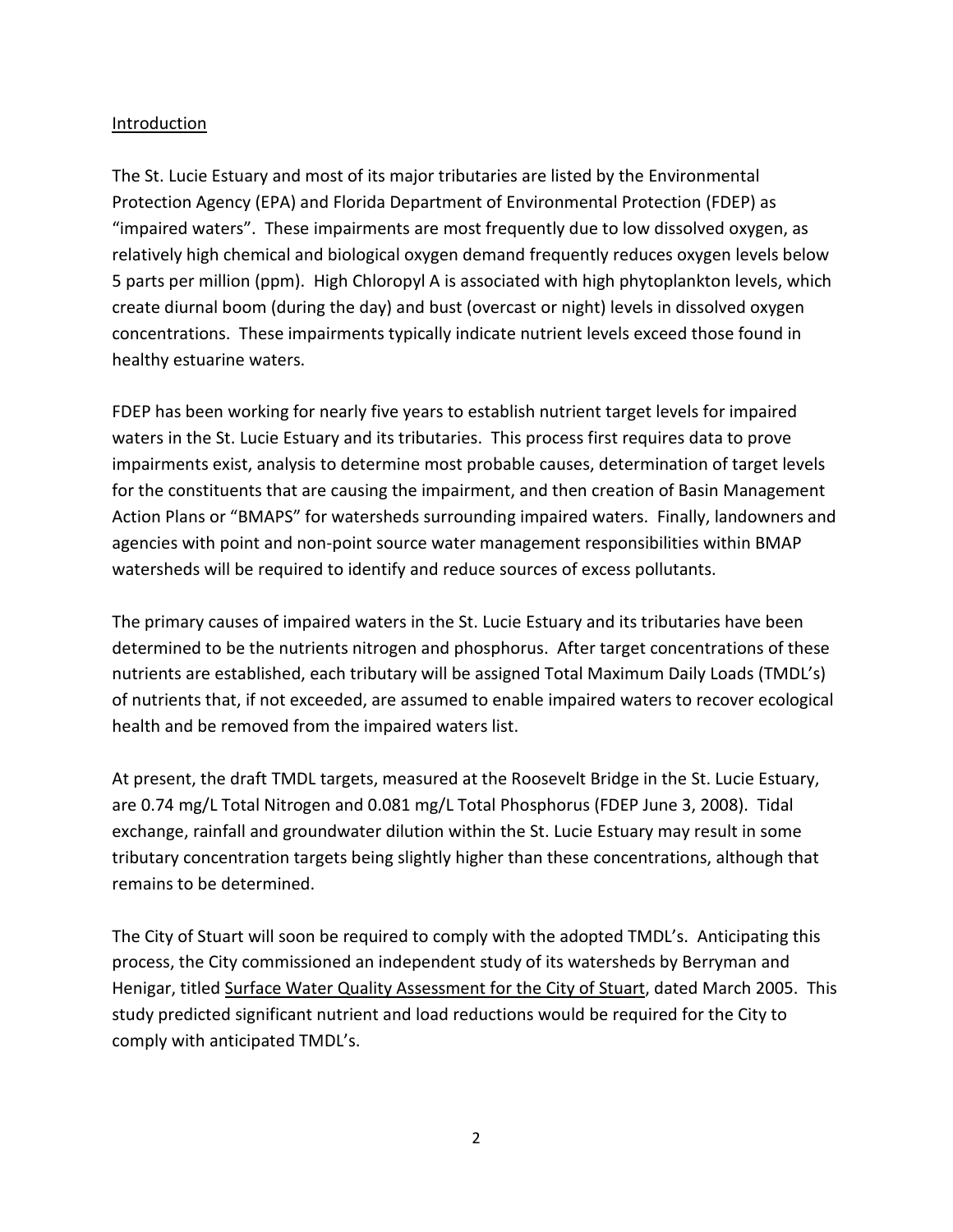Since that time, the City has continued construction of its comprehensive Watershed Improvement Program. Before the end of 2008, the last major watershed retrofit project will be completed (for Poppleton Creek), and the last five direct-piped stormwater outfalls to the St. Lucie Estuary will be retrofit with baffle boxes.

The City's Stormwater Utility collects fees from every property owner in the City based on ownership acreage and impervious surface coverage, with a reduction factor if the property is served by a modern, permitted stormwater management system that includes water quality treatment. These fees support cleaning baffle boxes, sweeping streets, and maintaining the watershed projects.

The City obtained a National Pollutant Discharge Elimination System (NPDES) permit in 2003. It will be due for renewal in 2008. All indications are that the voluntary reductions in nutrient loading called for in the 2003 NPDES permit will become mandatory when TMDL's are adopted, thereby limiting allowable nutrient concentrations in stormwater originating within the City limits.

The present investigations rely on extensive water quality data collected by South Florida Water Management District (SFWMD) since 2001 to evaluate performance of the City's Watershed Improvement Program and compare actual performance with theoretical predictions of the 2005 Berryman and Henigar study, as well more recent nutrient loading predictions by FDEP and SFMWD.

# Stormwater Quality: Theory and Reality

The modern history of stormwater quality research is relatively short. Comprehensive studies are very expensive, requiring extensive water quality sampling for multiple constituents up and downstream in watersheds over a variety of rainfall events. Every watershed is unique in terms of size, impervious coverage, soils, topography, and other important factors. For all these reasons, data collected from one, or even many watersheds, may not be accurately predictive with regard to all watersheds.

M.P. Wanielista published then-definitive stormwater quality studies in Stormwater Management: Quality and Quantity in 1978. H. H. Harper has followed with a number of Florida studies, however, like Wanielista's, most are based on Central Florida research. These and other studies have been used to estimate pollutant loading rates for stormwater runoff. As studies have become more sophisticated, they have increasingly attempted to differentiate pollutant loading by different land uses, in order to better predict the behavior of watersheds.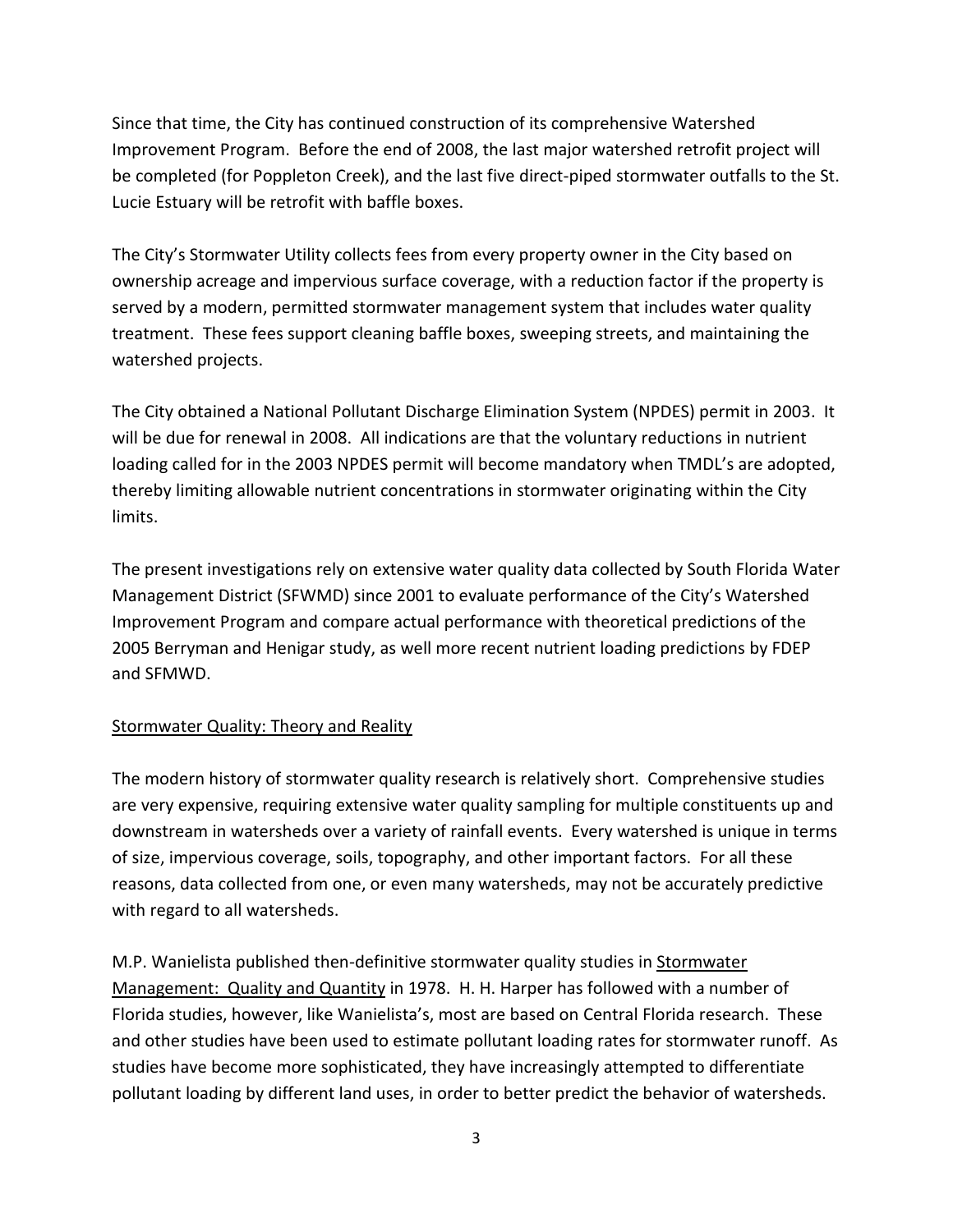The most recent study directly applicable to the St. Lucie River watershed of which we are aware is Water Quality Characteristics of Storm Water from Major Land Uses in South Florida, (Graves, Wan and Fike, 2004). This study reports concentrations of various pollutants in rainfall runoff for specific land uses within the St. Lucie watershed, but does not provide runoff rates or acreages of tributary land uses that would enable calculations of annual pollutant loading by land use type.

There are relatively few comprehensive studies of how various stormwater control techniques affect pollutant removal once rainfall runoff has collected pollutants from the land. At most, the best studies taken in total provide general guidance as to how various land uses are associated with pollutants that end up in rainfall runoff, and how much downstream facilities such as lakes, wetlands, retention and detention ponds, weirs, baffle boxes, etc. can reduce that pollutant load.

In order to make widest use of the data available, the most common approach to estimating pollution loading in a watershed is to inventory the various land uses within it, select a literature-based estimate of per-acre pollution loading for each land use, inventory the acres of each land use in the watershed, and use a spreadsheet or computer model to calculate annual pollutant loading for that watershed. By estimating how much rainfall runoff occurs from a watershed, the annual load can be reduced to pollutant concentrations, generally expressed in milligrams per liter (mg/L) or equivalent parts per million (ppm).

If there are stormwater quality management facilities within the watershed, additional literature-based estimates of pollutant removal efficiency can be applied to each such facility and an estimate of net pollution leaving the watershed can be calculated.

When the land areas involved in such studies are large, and the monitoring data at the downstream end comprehensive, pollution loading estimates can be adjusted (the model "calibrated") so that predicted loading and measured pollution concentrations can be reasonably well matched. However, this method also averages high nutrient load "hot spots" with low load "cool spots", and calibrated models with multiple land use types are subject to considerable interpretation as to how much each land use type is influencing the overall behavior of the watershed with respect to pollutant loading.

This process was used by the Indian River Lagoon Restoration Feasibility Study to evaluate the major tributary basins to the St. Lucie Estuary (C-23, C-24, C-44, Winding North Fork, Winding South Fork, and combination Tidal Basins) during creation of the IRL Plan. This Plan proposes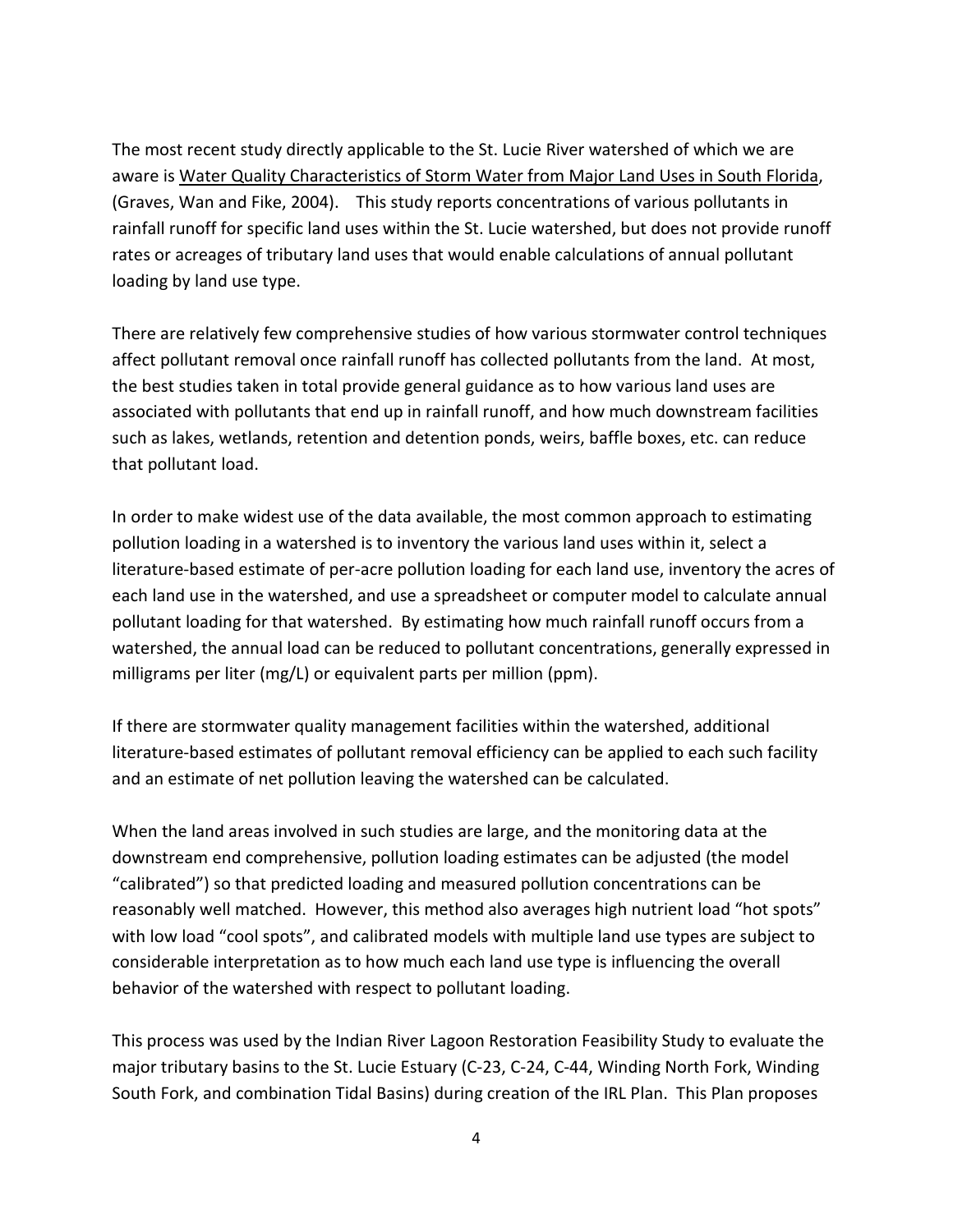nearly 20,000 acres of water storage and treatment areas within the major canal basins, in part to improve water quality, and in part to improve the timing and delivery of freshwater to the Estuary in order to maintain salinity within desirable ranges for estuarine habitats.

The IRL Plan is not a complete solution to water quality improvements necessary to reach the calculated target concentrations within the Estuary itself. It was assumed that additional Best Management Practices (BMP's) to reduce nutrient loads would be implemented by landowners and local governments. The IRL Plan further assumed Lake Okeechobee would not discharge into the Estuary, an assumption that has not proven plausible to date and that may render all other efforts to improve estuarine health moot if those discharges continue.

The process used by Berryman & Henigar (B&H) to estimate the extent to which TMDL targets would be met by City of Stuart is similar to that used in the IRL Plan, except that individual City watershed water quality data was not used to calibrate their model. B&H used literature values for pollutant loading by land use, literature values for pollutant removal efficiencies for water quality control improvements identified in the City's Watershed Improvement Program, calculated net pollution loads, and then compared these calculated loads to the IRL Plan targets in terms of annual nutrient loads in tons/year.

It was assumed that the overall IRL Plan targets for net annual pollution reduction would be pro-rated over the City's land area, as none of the IRL Plan projects to improve stormwater quality were planned within the City limits. First, assuming the Watershed Projects and Stormwater Utility maintenance programs did not exist, The B&H modeling estimated total nitrogen (TN) loading from the City to the St. Lucie Estuary at 27.743 metric tons/hear and total phosphorus (TP) loading 4.378 metric tons/year.

After completion of the City's Watershed Improvement Program, the B&H modeling estimates reductions in TN to 23.678 tons/hear and TP to 3.145 tons/year. Considering the City's land area is 4,227 acres, these performance estimates indicate that after implementation of all planned Watershed Improvements, 5.6 kg/acre/year TN and 0.744 kg/acre/year TP would be drained from within City limits to the Estuary in rainfall runoff.

These estimates were then compared to IRL Plan nutrient target reductions, with the conclusion that less than ½ of the nutrient loading reductions required by the prospective TMDL targets would be met by the City's proposed projects, and significant additional nutrient controls would be required within the City in order to meet TMDL targets.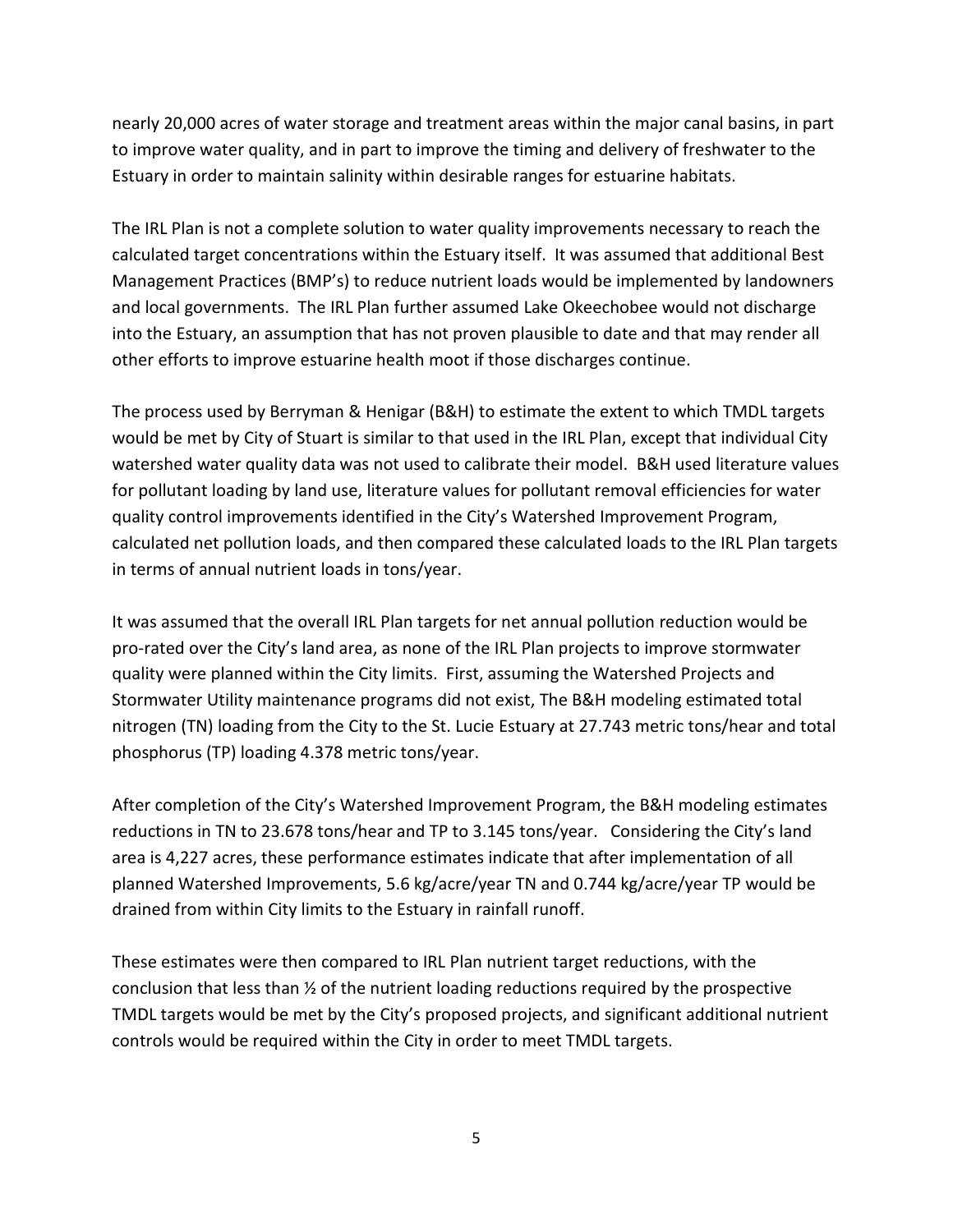More recently, FDEP and SFMWD, in conjunction with TMDL modeling data, have released draft chapters of a St. Lucie River Watershed Protection Plan that address nutrient loading by land use with both predicted and measured nutrient concentrations from various watersheds. One of these, prepared by Soil and Water Engineering Technology, Inc and dated May 8, 2008, provides a variety of nutrient loading, concentration and runoff data for the St. Lucie River watershed.

These data indicate the South Tidal St. Lucie Basin totals 49,962 acres, with computer-predicted loads of 138 metric tons of TN/year and 27 metric tons of TP/year. Measured concentrations and rainfall runoff assumptions calibrate these estimates to 91 tons TN/year and 21 tons TP/year.

Using B&H estimates compared to the latest measured concentrations from agency studies (Soil and Water Engineering Technology, Inc), and comparing the acreage of the City to that of the South Tidal Basin, the City would be predicted to produce 26% of the TN loading within the St. Lucie Tidal Basin and 15% of the TP loading, although the City would comprise only 8.5% of the land area in the South Tidal Basin. Land uses within the South Tidal St. Lucie Basin are 17,883 acres (35.8%) urban land, 28,079 acres (56.2%) agriculture, and 14,021 acres (28.1%) native land or water.

Graves, Wan and Fike (2004) present a thorough data set comparing various land use types within the St. Lucie Basin and report that urban land uses typically generate lower nutrient concentrations in rainfall runoff than any of the other land uses studied except for native wetlands.

We conclude that computer models using literature-based loading rates by land use provide a decent "rule of thumb" tool for estimating nutrient loads when basins have relatively consistent land uses and downstream calibration data such as concentrations and basin flows are available to adjust the loading rates. However, absent calibration, these nutrient loading data are not accurate enough to plan major public expenditures to further reduce nutrient loads for the City of Stuart, particularly if alternative data sources and calculation methods that offer greater accuracy are available for comparison purposes. Fortunately, such data are available.

## SFWMD Water Quality Data

Boyd Gunsalus, Lead Environmental Scientist for SFWMD, has collected comprehensive water quality data from 48 different tributaries to the tidal St. Lucie River. Some of these have been monitored continuously since 2001, some discontinued and moved to other locations. Data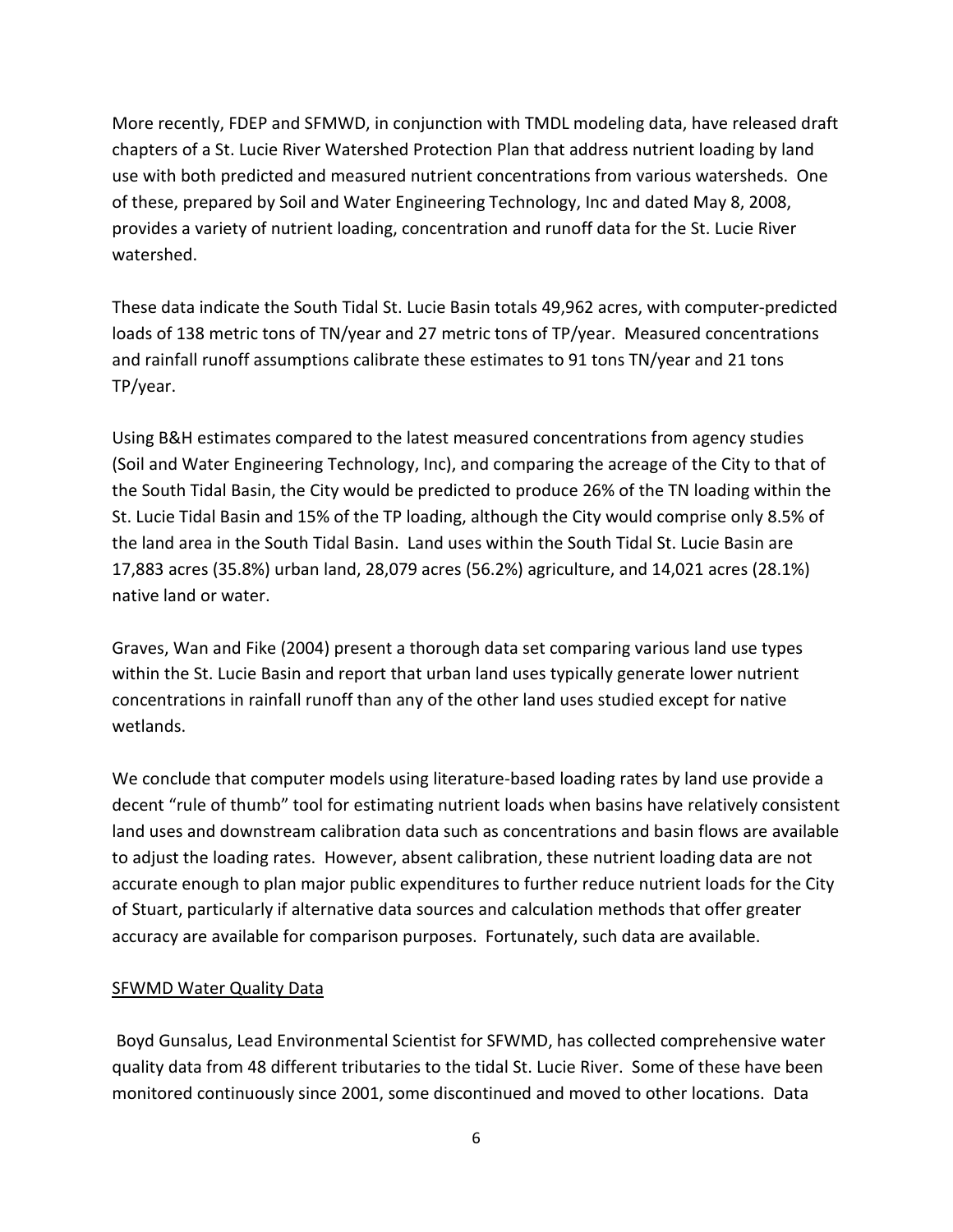were initially collected biweekly, then twice monthly. 14 day antecedent rainfall is also part of the data set, as are some stream flow records that are collected but not yet available.

Partial or full data sets are available at the outfall points of four City of Stuart Watershed Improvement Projects. Data were collected at the Haney and Poppleton Creek Watersheds from 2001-2003. Data were collected at the Frazier and Airport Ditch Watershed projects from 2001 to present. These latter two are the most complete sets of data for any watershed in the City, and both reflect water quality since watershed improvement projects were constructed.

## City of Stuart Watershed Improvement Projects

### **Frazier Creek**

The first modern City watershed improvement project began in the early 1990's in the upper Frazier Creek basin, as part of an overall infrastructure improvement project in the East Stuart neighborhood. Existing lakes providing wet and dry retention were expanded and improved, and new storm sewers and control structures installed. This was followed in the mid 1990's by exotic removal, muck sediment removal, and construction of a sediment trap downstream in the watershed's main outfall ditch to tidal Frazier Creek. A "v" notched weir was constructed to stage groundwater up, capture sediments behind the outfall to tide, and to provide low flows via gradual groundwater drawdown to moderate salinity in Frazier Creek.

In 2000 the City purchased the former Stuart Trailer Town, a post WWII RV park, converted to a 1.4 acre retention/detention lake controlled by the existing weir. In 2003 the City removed exotics, installed baffle boxes at direct outfalls and dredged accumulated muck sediment deposits from tidal Frazier Creek between Colorado Avenue, approximately 600 feet downstream of the weir, and the mouth of Frazier Creek at Shepards' Park.

The Frazier Creek watershed is approximately 503 acres in area, comprising 11.9% of the City land area. It consists of small lot residential, commercial, industrial and institutional land uses, most developed long before modern stormwater management techniques were required by regulation. There are very few septic tanks in use in the Frazier Creek Basin.

SFWMD monitored water quality biweekly just upstream of the existing weir outfall point to tidal Frazier Creek from November 2001 through April 2008. For TN, median concentration is 0.63 mg/L, mean is 0.69 mg/L, and geometric mean is 0.66 mg/L. For TP, median concentration is 0.073 mg/L, mean is 0.085 mg/L, and geometric mean is 0.079 mg/L. These values compare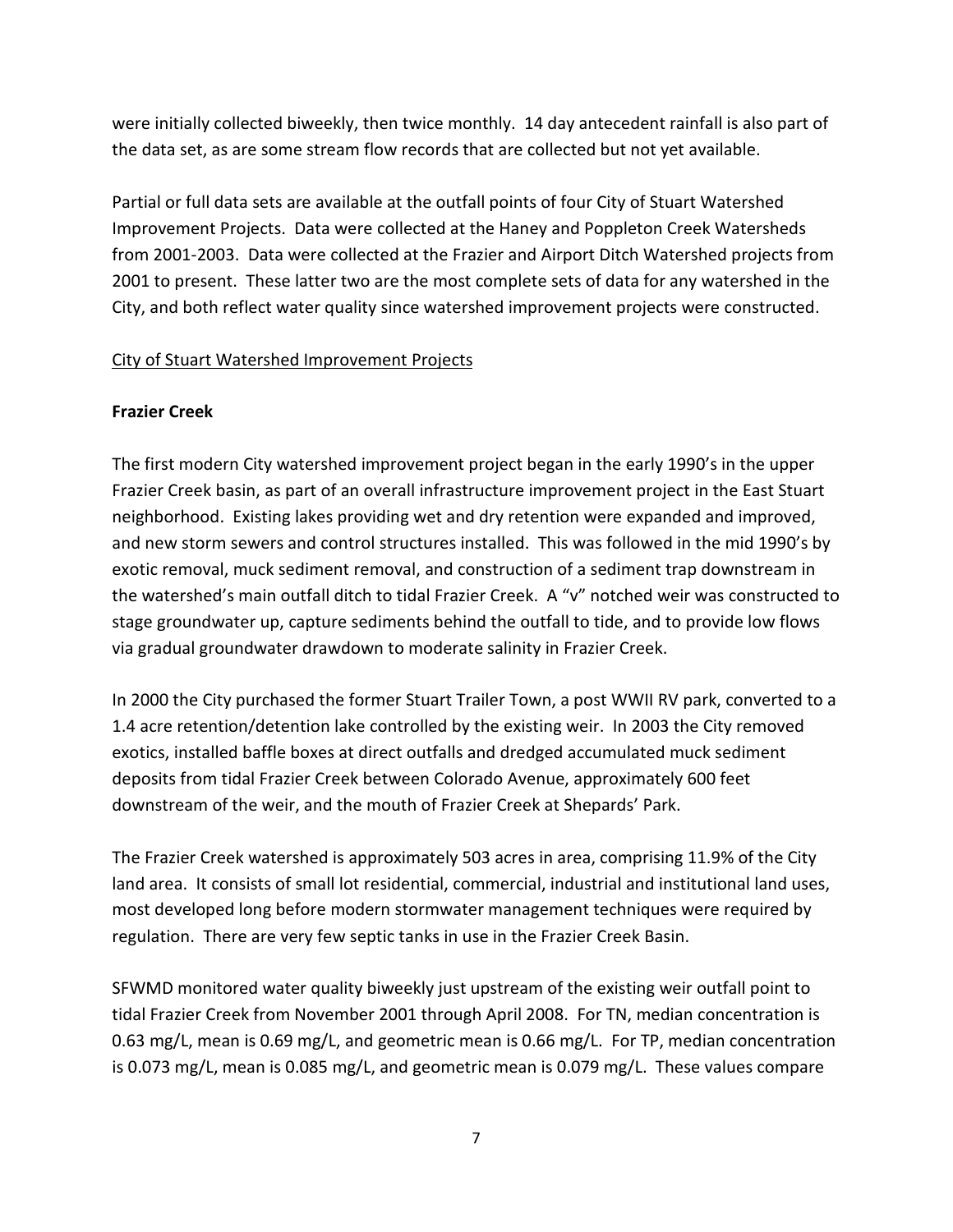very favorably with the draft TMDL targets for estuarine waters at the Roosevelt Bridge published by FDEP, 0.74 mg/L TN and 0.081 mg/L TP.

Soil and Water Engineering Technology, Inc (2008) estimated the mean annual runoff to tide for the Tidal St. Lucie Basin, by land uses and loading rates, and calculated rainfall runoff for the South Tidal Basin at 14.3" annually and for the North Tidal basin at 12.7" annually. We selected the South Tidal basin for comparison to watersheds south of the St. Lucie River, and the North Tidal basin for the comparison to the Haney Creek basin.

Using the geometric means for TN and TP concentrations and the runoff over the acreage of the Frazier Creek Basin, we calculate annual basin discharge to be 599 acre-feet of stormwater, which when converted with measured concentrations to annual loading rates, provides 0.97 kg/acre TN and 0.12 kg/acre TP loading.

Total measured and calculated annual Frazier Creek Basin loads using SFMWD data are 488 kg TN and 58.4 kg TP. The B&H estimate for Frazier Creek Basin is 3,441 kg/year TN and 521 kg/year TP. Pro-rated by acreage, without regard for land use, from total estimated South Tidal St. Lucie loading, the Soil and Water Engineering Technology, Inc draft report indicates Frazier Creek loading would be 915 kg/year TN and 211 kg/year TP.

# **Airport Ditch**

The Airport Ditch project was a joint City of Stuart/Martin County project that converted two box-cut drainage ditches that formerly drained uncontrolled to tide, one on the north perimeter of the Airport and one on the east perimeter, to wider linear wet retention/detention facilities controlled by "v" notched weirs. FAA required the littoral zone of the linear detention areas be hardened with concrete in order to deter feeding birds and thereby reduce conflicts between birds and airplanes, so there is no functional vegetated littoral zone in these improvements. The project was completed in 2000.

The Airport Ditch North receives drainage from an area of Stuart south and west of Krueger Creek and south of East Ocean Boulevard. This includes a large land area of residential single family on septic tanks, the north 1/3 of Airport property including half the runways, and a large area of institutional and commercial uses on both sides of Monterey Road and south of East Ocean. High density multifamily takes up the northeast corner of the watershed. The north Airport Ditch basin totals approximately 700 acres, about half in City and half in County jurisdictions. Very little of this area has stormwater quality treatment facilities, as most of it was built before they were required. The major conveyance system is open ditches.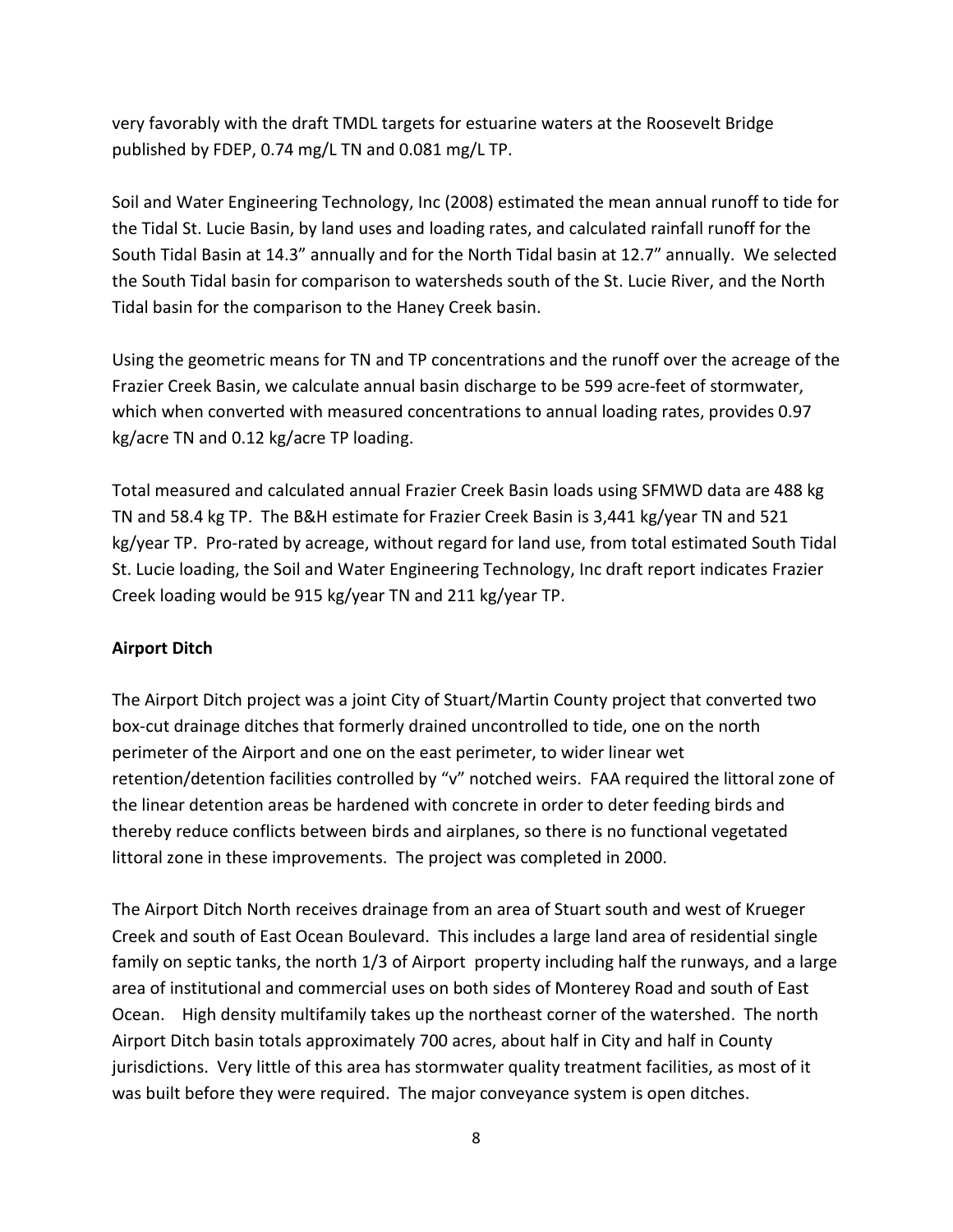The East Airport Ditch basin is approximately 300 acres, all in Martin County, comprising about ½ of the runways, open grassed and wooded land, most of the Martin County Golf Course, and single family residential land use along both sides of St. Lucie Boulevard that rely on septic tanks. We are not aware of any modern stormwater treatment facilities, except the ditch widening/linear detention and weir, in this basin.

SFWMD has monitored water quality downstream of the two existing weir outfall points from November 2001 to date, with data provided through April 2008. This station is located in the tidal section of the combined outfall for both North and East Airport Ditches, at St. Lucie Boulevard. Wide ranges in Specific Conductance in the data confirm the station's tidal location.

At the tidal outfall SFWMD reports TN median concentration is 0.80 mg/L, mean is 0.85 mg/L, and geometric mean is 0.82 mg/L. For TP, median concentration is 0.080 mg/L, mean is 0.103 mg/L, and geometric mean is 0.088 mg/L. These values also compare favorably with the draft TMDL targets for estuarine waters at the Roosevelt Bridge published by FDEP, although this basin outfall into the lower Middle Estuary several miles east and south of the Roosevelt Bridge.

Using the geometric means for TN and TP concentrations and the runoff over the acreage of the combined Airport Ditch Basins, we calculate annual basin discharge to be 1,192 acre feet of stormwater, when converted to loading rates, indicates 1.20 kg/acre TN and 0.13 kg/acre TP loading.

Total measured and calculated annual North and East Airport Ditch Basin loads are 1,205 kg TN and 108 kg TP. The B&H estimate (converted from City acreage to combined City and County acreage) for the combined Airport Ditches Basin is 6,836 kg/year TN and 1,112 kg/year TP. Prorated by acreage alone, without regard for land use, from total estimated South Tidal St. Lucie loading, the Soil and Water Engineering Technology, Inc, Airport Ditch North and East loading would be 1,819 kg/year TN and 419 kg/year TP.

## **Poppleton Creek**

The first comprehensive watershed analysis within the City was prepared by LaConte Engineering with funding from the St. Lucie River Initiative, Inc; and donated to the City in 1998. Its initial purpose was to inventory the land within the Poppleton Creek watershed and classify it into three categories: land with no stormwater quality treatment facilities, modern stormwater treatment facilities, or partial treatment facilities. A "treatment deficit" in the watershed was identified, and a conceptual plan to construct a wet detention and filter marsh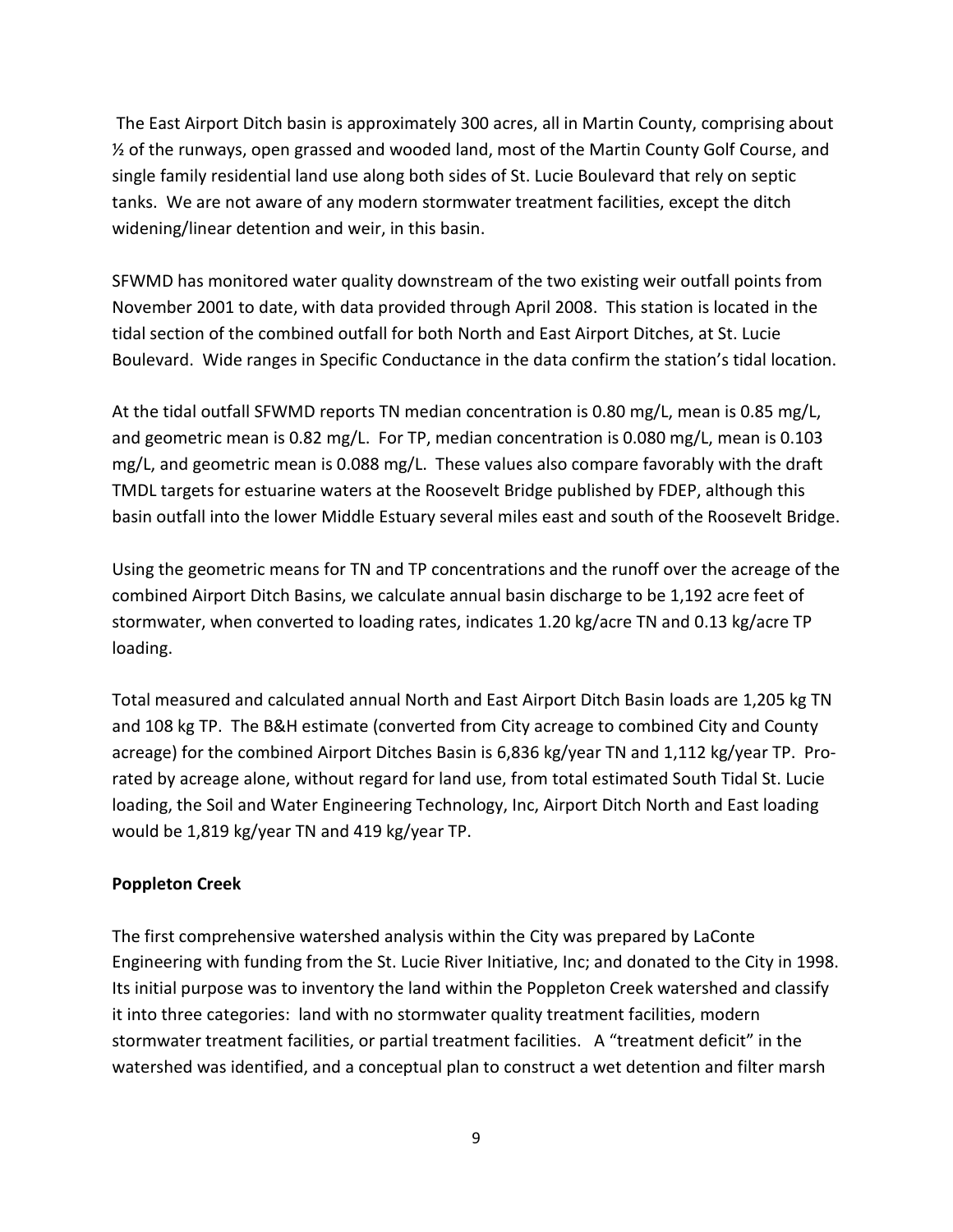facility adequate to provide at least 1" of treatment to all un- or partially treated developed land uses in the basin was included in the study.

The Poppleton Creek basin is approximately 525 acres in size. Land uses are primarily commercial, with a relatively high density residential area (Monterey Section, under County jurisdiction and on septic tanks) and medium density single family residential further north along both sides of Poppleton Creek. Most of the developed area remains on septic tanks. The principal drainage system consists of open ditches.

The final configuration of the Poppleton Creek Watershed Project includes four phases. The first phase, purchase of approximately 26 acres of undeveloped native habitat on both sides of the Creek for preservation and 12 acres of former flower farm for water quality treatment, was begun in 1998 and completed in 2007, the project delayed due to pesticide contamination and lengthy legal proceedings on the former flower farm.

The second phase, completed in 2004, consisted of removing exotic vegetation in the tidal Creek flood plain and accumulated muck sediments from the tidal portions of the Creek.

The third phase is under construction and consists of a 6.5 acre detention lake and weir system adjacent to a public park/trailhead access point. It should be completed in 2008.

The fourth and final phase will consist of the Willoughby Boulevard extension, a long-planned County roadway extension along the east side of the City watershed project. This final phase will add stormwater treatment capacity to accommodate both the Willoughby Extension and tributary segments of Federal Highway that were constructed prior to modern stormwater treatment standards.

SFWMD monitored Poppleton Creek from November 2001 through September 2003, with twice-monthly monitoring. The monitoring station was located at Kanner highway, which is tidal and below approximately 90% of the watershed. SFWMD reports TN median concentration is 0.765 mg/L, mean is 0.772 mg/L, and geometric mean is 0.756 mg/L. For TP, median concentration is 0.157mg/L, mean is 0.153 mg/L, and geometric mean is 0.147 mg/L. The TN values compare favorably with the draft TMDL targets for estuarine waters at the Roosevelt Bridge, although this basin outfall into the wide South Fork is west and several miles south (upstream) of the Roosevelt Bridge.

Using the geometric means for TN and TP concentrations and the runoff over the acreage of watershed upstream of the sampling point, we calculate annual basin discharge to be 563 acre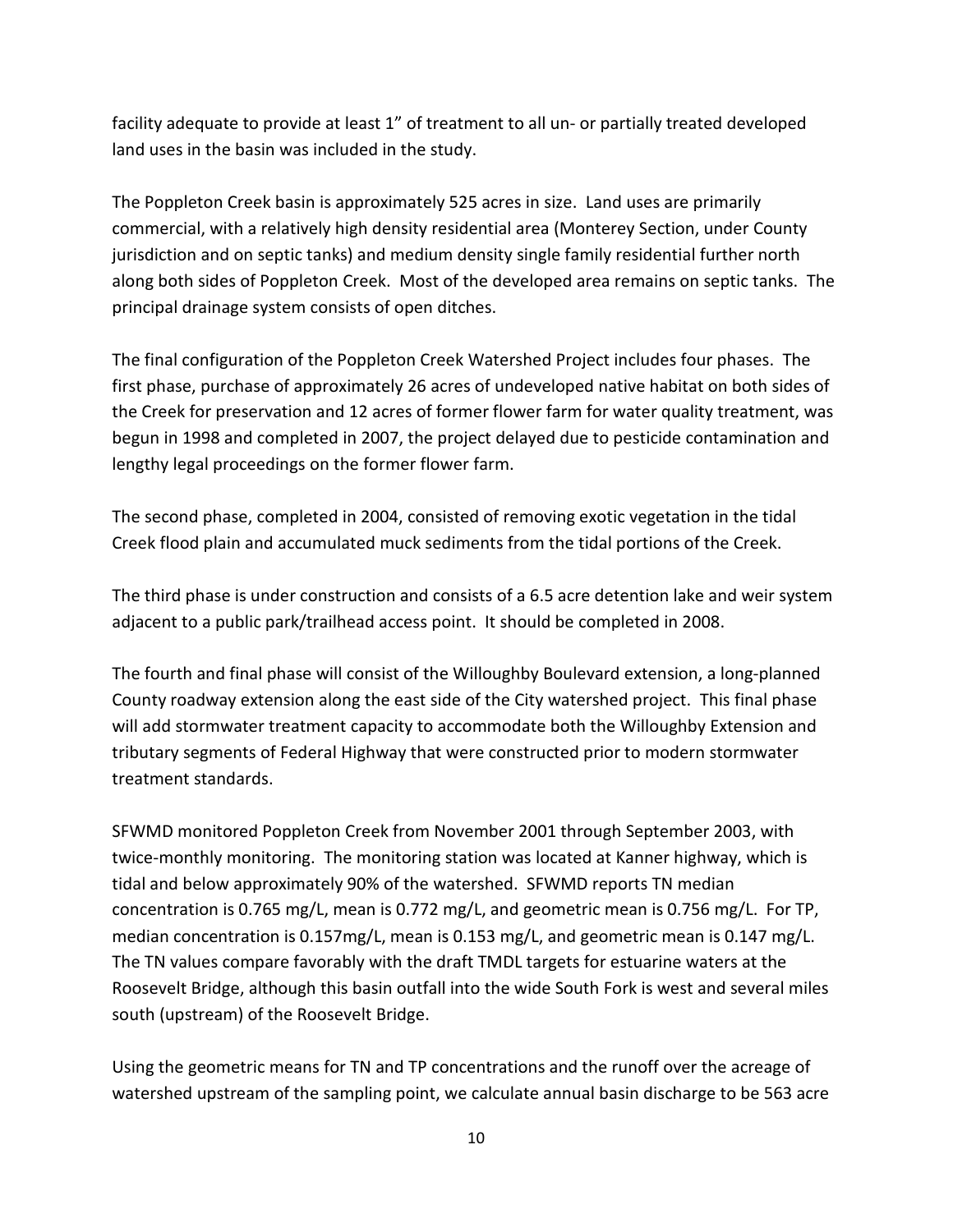feet of stormwater, which when converted to loading rates indicates 1.11 kg/acre TN and 0.22 kg/acre TP loading.

Total measured and calculated annual Poppleton Creek Basin loads are 524 kg TN and 102 kg TP. The B&H estimate for the 472 acre Basin upstream of the sampling point is 3,228 kg/year TN and 482 kg/year TP. Pro-rated by acreage alone, without regard for land use, from total estimated South Tidal St. Lucie loading, Soil and Water Engineering Technology, Inc, estimates Poppleton Creek loading would be 860 kg/year TN and 199 kg/year TP.

## **Haney Creek**

The Haney Creek watershed is approximately 800 acres in size, half under City jurisdiction and half under Martin County jurisdiction. The draft Soil and Water Engineering Technology report places it within the North Fork tidal basin, although it drains to the north side of the St. Lucie Middle Estuary via Haney Creek, just east of the Roosevelt Bridge.

Basin land uses vary, with older industrial uses in the County along Savannah Road and older single family residential areas along Baseline Avenue, and west of Federal Highway in North River Shores and Palm Lake Park. Both old and newer commercial uses extend north and east of Federal Highway. Extensive wetlands and upland buffers under conservation easements are found within newly developed residential areas in the north central basin, with both City and County conservation lands in the lower central basin. There is a new high school in the northwest corner of the basin and an older elementary school in the lower central portion. Both have modern stormwater treatment facilities.

The key feature of the lower basin is Arant's swamp, a roughly 35 acre tropical hardwood swamp that forms the headwaters of tidal Haney Creek. All the tributary areas to Haney Creek must first flow through some portion of Arant's Swamp.

The City's Haney Creek Watershed Project is elaborate, consisting of 13 major weirs and control structures, many acres of man-made ponds and emergent wetlands, restored wetlands, preserved native wetlands and uplands, and drainage flows redirected to maximize travel time and different types of water quality treatment.

The first phase completed in late 2003 included construction of a series of wet detention ponds and flow-through marshes with five weirs that gradually step groundwater levels down from above 10' elevation at the north end to 7.5' at the south end, where outfall to Arant's Swamp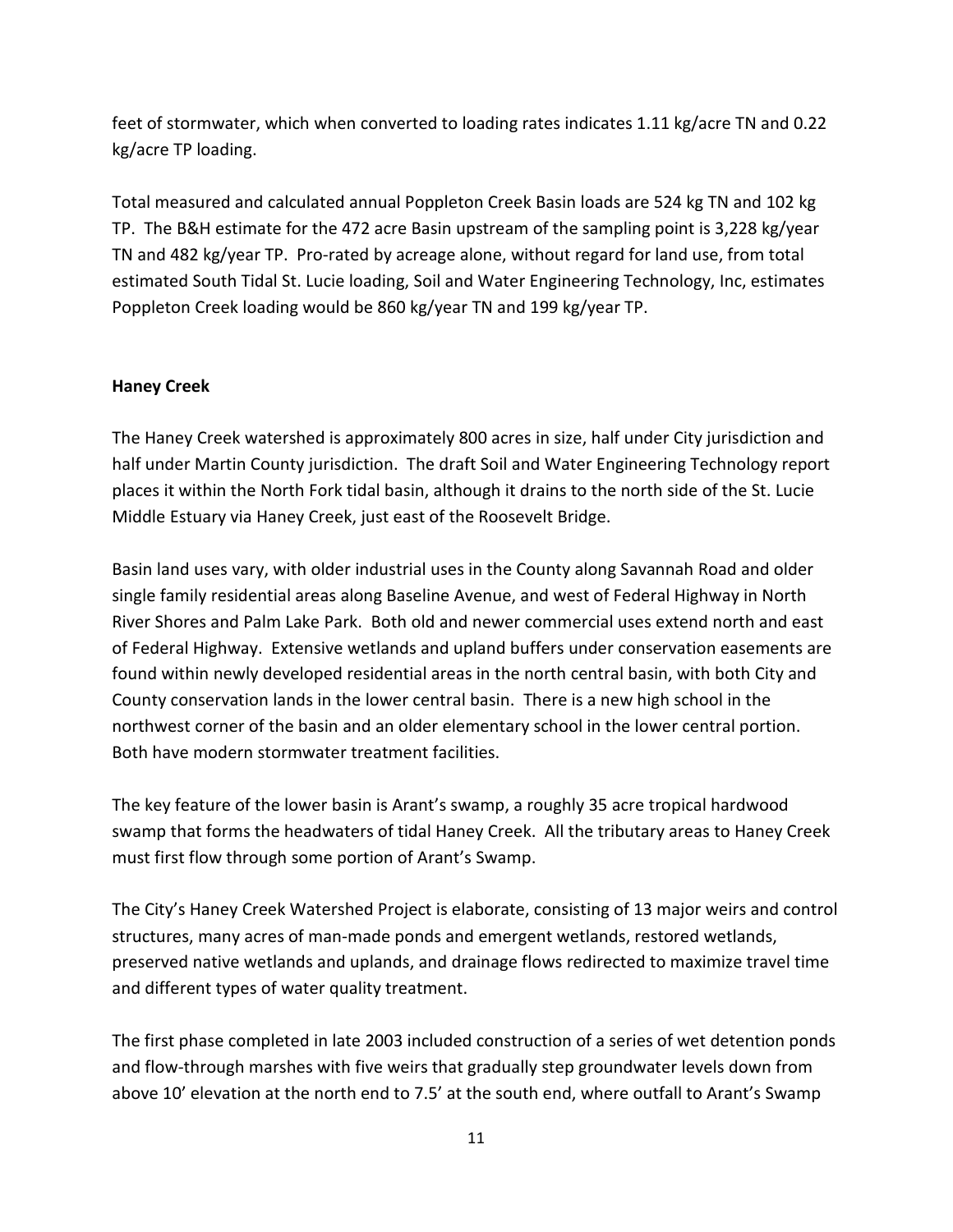begins via an existing ditch. Three native wetlands were also restored. Most of the drainage in the upper basin is now directed through this feature.

The second phase included redirecting drainage from Felix Williams elementary school and commercial properties to the northwest through a series of natural, restored and man-made wetlands controlled by weirs and control structures north and south of Baker Road and thence to the northwest corner of Arant's Swamp.

The third phase included expanding an old borrow pit, connecting it to restored wetlands, and directing these flows under Baseline Avenue and Baker Road to an existing ditch that ends in the southeast corner of Arant's Swamp.

The fourth phase included restoring and creating wetlands below the outfall of phase III, with a weir to raise groundwater and control flows into Arant's Swamp. It also included re-grading land around tidal Haney Creek south of SR 707 to expand tidal flood plain mangrove habitat and capture local stormwater runoff in shallow retention areas prior to overflow into the tidal flood plain.

During construction of the City's Haney Creek improvements, the County constructed a flowthrough marsh watershed improvement project in Palm Lake Park that treats stormwater from this long-established residential community served by septic tanks prior to its release east under Federal Highway into the west end of Arant's Swamp.

SFWMD monitored Haney Creek from November 2001 through September 2003, with biweekly monitoring. The monitoring station was located at SR 707 highway, which is tidal and below approximately 99% of the watershed. SFWMD reports median TN concentration is 0.846 mg/L, mean is 0.815 mg/L, and geometric mean is 0.786 mg/L. For TP, median concentration is 0.158 mg/L, mean is 0.159 mg/L, and geometric mean is 0.150 mg/L. The TN values compare well with the draft TMDL targets for estuarine waters at the Roosevelt Bridge.

In order to remain consistent with the Soil and Water Engineering Technology methodology, we used the Tidal North Fork runoff and loading calculations from their draft report. Using the geometric means for TN and TP concentrations and the runoff over the acreage of watershed upstream of the sampling point, we calculate annual basin discharge to be 847 acre feet of stormwater, which when converted to loading rates indicates 1.03 kg/acre TN and 0.20 kg/acre TP loading.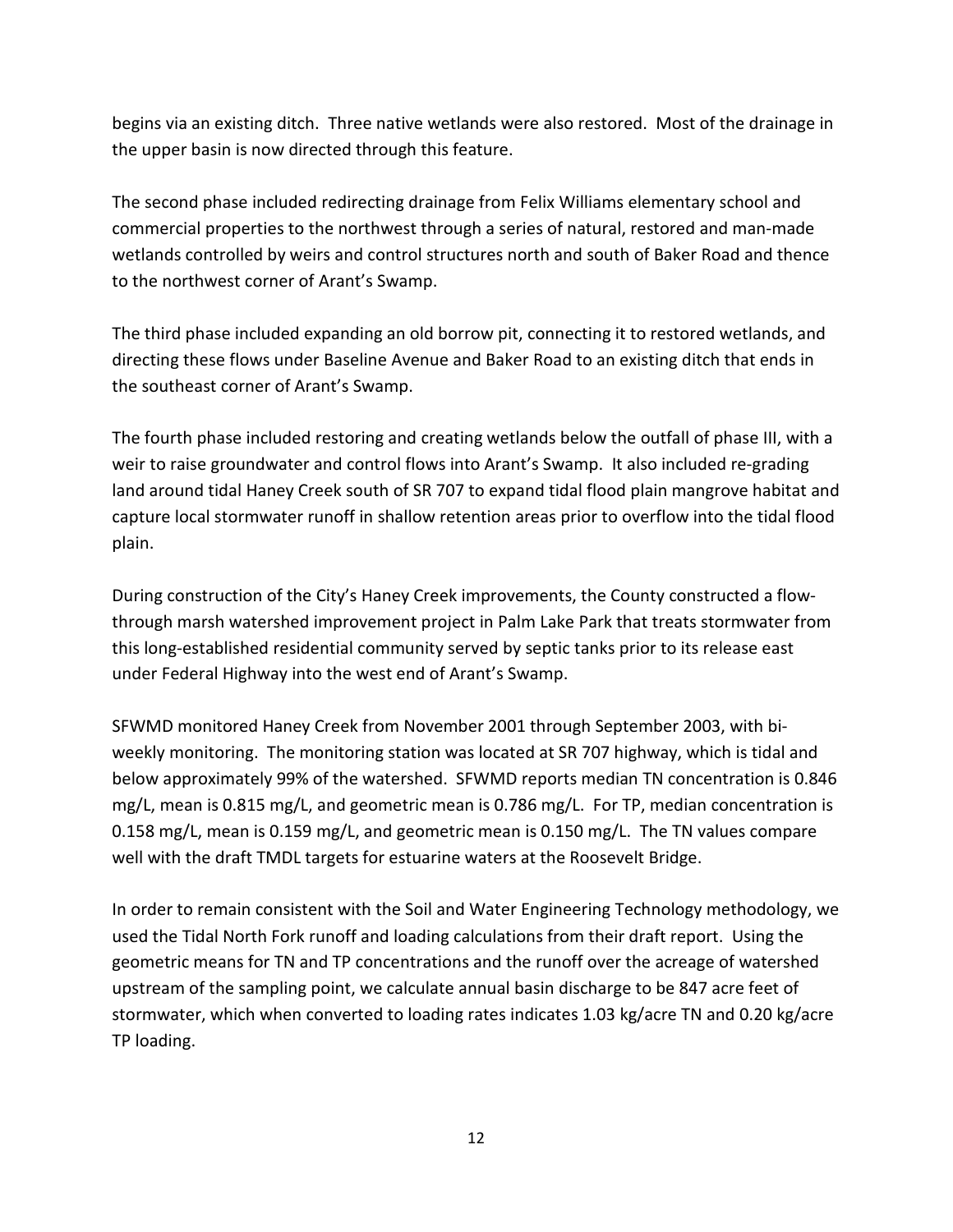Total measured and calculated annual Haney Creek Basin loads are 820 kg TN and 157 kg TP. The B&H estimate for the Basin upstream of the sampling point is 3,573 kg/year TN and 484 kg/year TP. Pro-rated by acreage alone, without regard for land use, from total estimated Tidal North Fork St. Lucie loading, the Soil and Water Engineering Technology, Inc, Haney Creek loading would be 1,240 kg/year TN and 288 kg/year TP.

## City Watershed Comparisons

Two City watershed retrofit projects, Frazier Creek and Airport Ditch, have been monitored continuously since 2001. Both are meeting the draft TMDL requirements for nutrients nitrogen and phosphorus. These two watersheds comprise 929 acres of the total City jurisdiction of 4,227 acres, or 22% of the City.

Two City watershed retrofit projects, Haney Creek and Poppleton Creek, were monitored from November 2001 to September 2003, prior to construction of their respective retrofit projects. Both met the draft TMDL requirements for nitrogen, and both exceed the TMDL requirement for phosphorus by approximately 100%. These two watersheds comprise 1,325 acres, or 31% of the City jurisdiction.

Table 1 presents these four watersheds' summary nutrient concentrations. The close agreement between median, mean and geometric means for both nitrogen and phosphorus within watersheds indicates the water quality data are stable and representative of watershed behavior over the monitoring periods. All four watersheds appear to meet the draft nitrogen TMDL's.

## **Table 1**

## **City of Stuart Watershed Projects Nutrient Concentrations at Outfalls to Tide in mg/L**

| <b>Basin</b>         | Acres | Median N | Mean  | Geo Mean N | Median P | Mean  | Geo Mean P |
|----------------------|-------|----------|-------|------------|----------|-------|------------|
|                      |       |          | N     |            |          |       |            |
| <b>Frazier Creek</b> | 503   | 0.630    | 0.690 | 0.660      | 0.073    | 0.085 | 0.079      |
| Airport Ditch        | 1000  | 0.800    | 0.850 | 0.820      | 0.080    | 0.103 | 0.088      |
| Poppleton Creek      | 525   | 0.765    | 0.772 | 0.756      | 0.157    | 0.153 | 0.147      |
| <b>Haney Creek</b>   | 800   | 0.846    | 0.815 | 0.786      | 0.158    | 0.159 | 0.150      |

Notes: SFWMD data, Evergreen Engineering analysis, 2008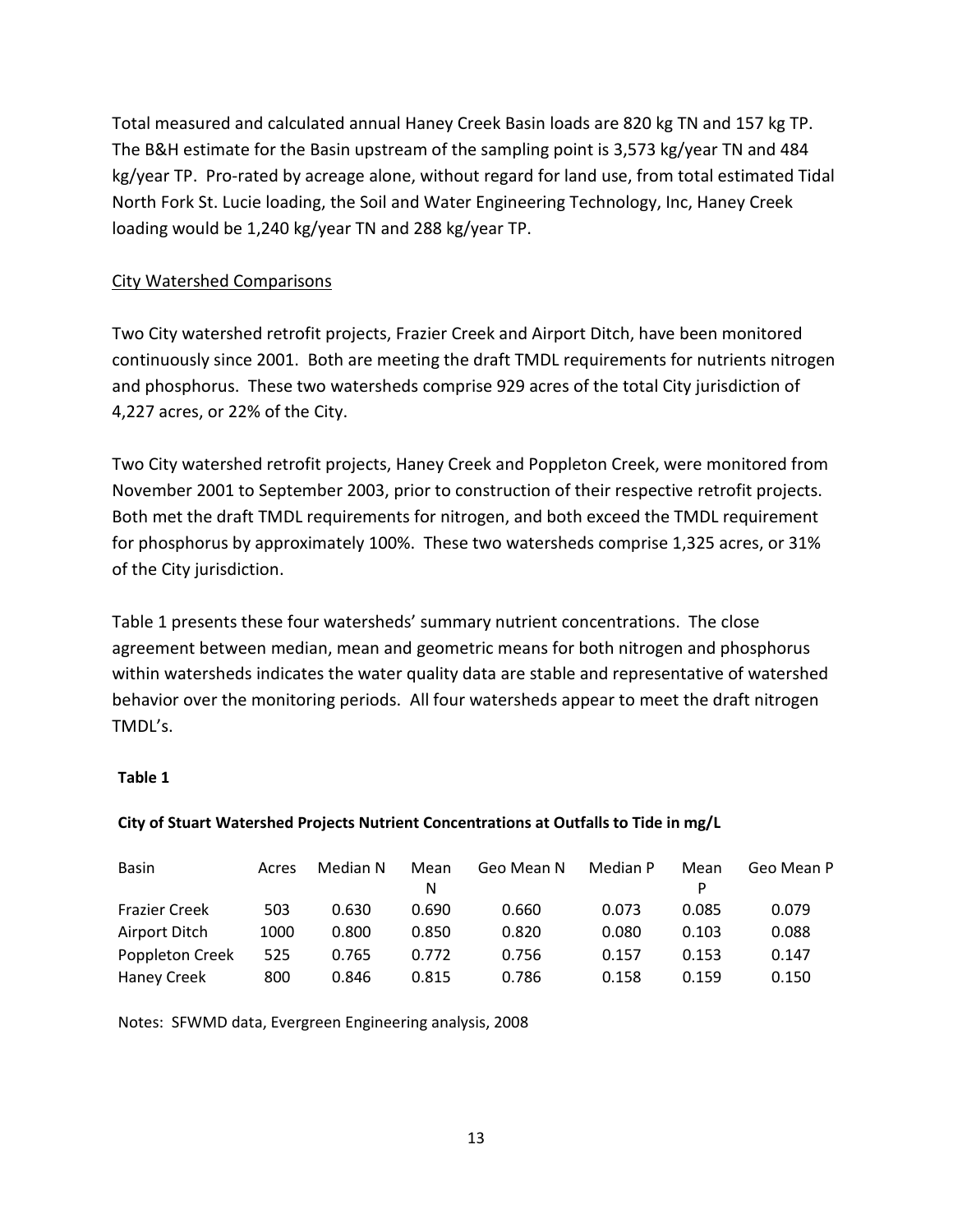Close agreement between monitoring results for post-retrofit watersheds and for pre-retrofit watersheds suggests that the retrofit projects are successful in reducing phosphorus concentrations to the TMDL target levels. Slightly better performance of the Frazier Creek versus Airport Ditch retrofits would be expected given the much more elaborate design of the Frazier retrofit, and the fact that Martin County Golf Course is within the Airport Ditch watershed. However, it is surprising that simple, linear wet detention/weir systems such as constructed in Airport Ditch just above outfall to tide appear to be providing better phosphorus attenuation than literature sources would predict.

Table 2 shows Ortho-phosphorus concentrations as a percentage of total phosphorus for all four watersheds. The Frazier and Airport watersheds show a smaller percentage of reactive P than the Haney and Poppleton watersheds, which have higher gross concentrations and higher percentages of reactive P than the two post-retrofit watersheds. These results suggest it is plausible that the post-retrofit performance of Haney and Poppleton may be similarly improved to the TMDL standards.

#### **Table 2**

#### **City of Stuart Watershed Projects Reactive Phosphorus Concentrations at Outfalls to Tide in mg/L**

| <b>Basin</b>         | Acres | Median | Mean OPO4 | Geo Mean | % of TP |
|----------------------|-------|--------|-----------|----------|---------|
|                      |       | OPO4   |           | OPO4     |         |
| <b>Frazier Creek</b> | 503   | 0.014  | 0.023     | 0.016    | 20.3    |
| Airport Ditch        | 1000  | 0.056  | 0.033     | 0.037    | 42.0    |
| Poppleton Creek      | 525   | 0.115  | 0.116     | 0.109    | 74.1    |
| <b>Haney Creek</b>   | 800   | 0.106  | 0.116     | 0.108    | 72.0    |

Notes: SFWMD data, Evergreen Engineering analysis, 2008 %TP = geomean OPO4 divided by geomean TP

Table 3 shows reactive nitrogen nitrates and nitrites. The post-retrofit Frazier and Airport watersheds average less than half the ammonium ion concentration of the pre-retrofit watersheds Poppleton and Haney. NOX is relatively low for the retrofit watersheds and for Haney Creek. We postulate that Arant's swamp is serving a denitrification function for the Haney Creek basin, while Poppleton Creek has no swamp between the basin and outfall to tide, and behaves more typically of urban watersheds.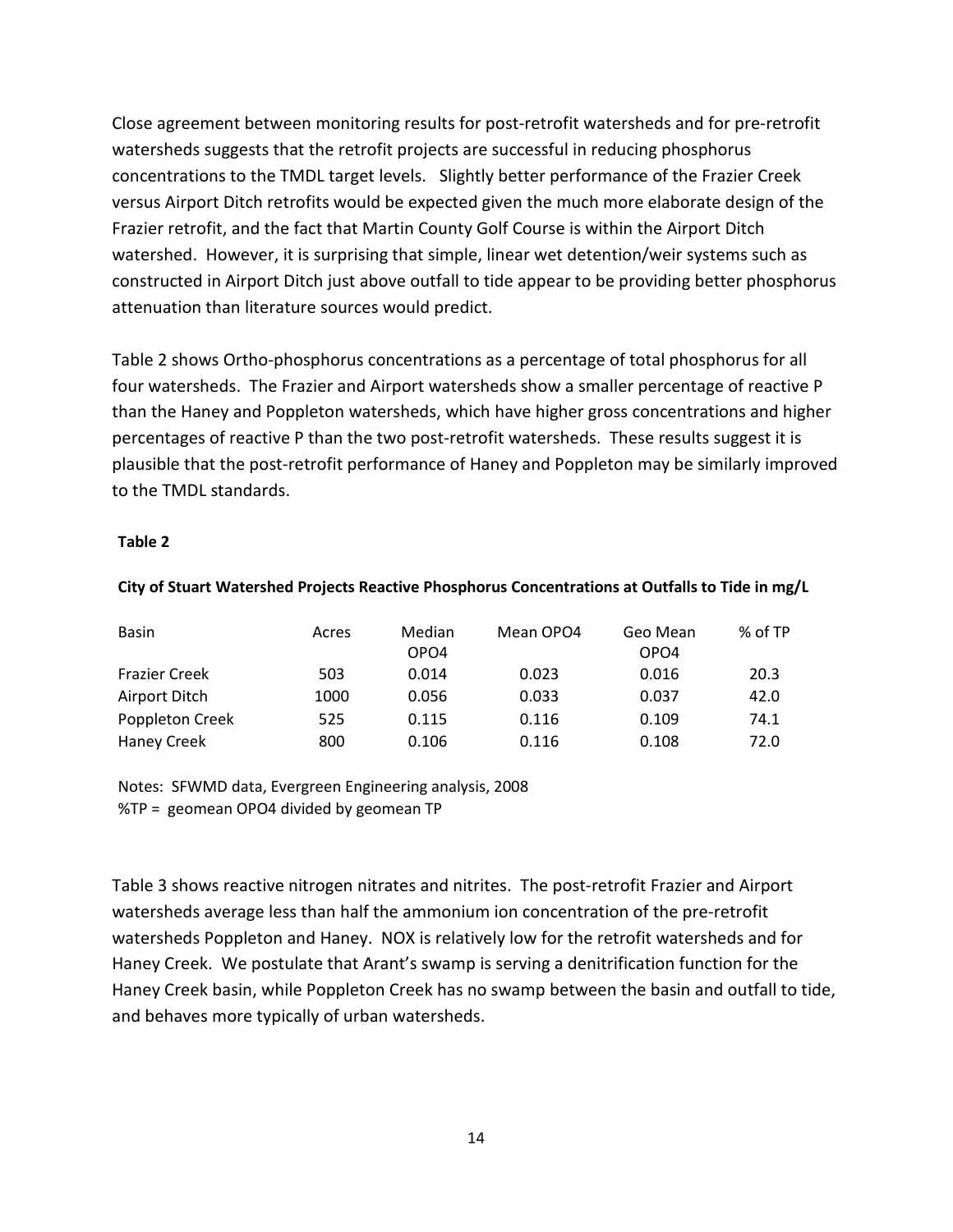#### **Table 3**

| <b>Basin</b>         | Median | Mean  | Geo   | % of | Median     | Mean       | Geo        | % of TN |
|----------------------|--------|-------|-------|------|------------|------------|------------|---------|
|                      | NH4    | NH4   | Mean  | ΤN   | <b>NOX</b> | <b>NOX</b> | Mean       |         |
|                      |        |       | NH4   |      |            |            | <b>NOX</b> |         |
| <b>Frazier Creek</b> | 0.023  | 0.075 | 0.030 | 4.5  | 0.030      | 0.095      | 0.032      | 14.4    |
| Airport Ditch        | 0.081  | 0.064 | 0.056 | 6.8  | 0.052      | 0.028      | 0.030      | 3.4     |
| Poppleton Creek      | 0.125  | 0.138 | 0.119 | 15.7 | 0.059      | 0.090      | 0.056      | 11.9    |
| <b>Haney Creek</b>   | 0.074  | 0.089 | 0.075 | 9.5  | 0.035      | 0.053      | 0.036      | 6.7     |

#### **City of Stuart Watershed Projects Reactive Nitrogen Concentrations at Outfalls to Tide in mg/L**

Notes: SFWMD data, Evergreen Engineering analysis, 2008 %TN = sum geomeans NH4 and NOX divided by geomean TN

Airport Ditch has the highest reported TN of any of the watersheds at 0.82 ppm, and the lowest percentage of reactive nitrogen species. This indicates organic nitrogen, very difficult to substantially reduce with wet detention, is the principal N export from this basin. Comparing reactive nitrogen to ortho-phosphorus concentrations in Airport Ditch, it appears nitrogen is limiting in that system. It appears likely that the Poppleton and Haney Creek retrofits will reduce NH4 to levels closer to those observed in the Frazier and Airport Ditch Watersheds, with NOX being more problematic to reduce in Poppleton than in Haney, where it is already low.

The four watersheds analyzed herein have many common elements. All are of similar size, all contain a substantial percentage of deep, sandy soils, none have significant agricultural land uses, all are mostly built out with a mix of old and new urban land uses, and all historically maximized drainage to tide without regard for water quality.

The retrofit projects are all designed to maximize groundwater storage in the areas of transition from freshwater to estuarine ecosystems via weirs, all are designed to very gradually bleed stored groundwater to tide over long periods, and all are designed for high flow during major storm events to maintain flood protection.

There are also some important differences between the four watersheds. Frazier Creek is almost 100% urban with very little acreage in conserved native uplands or wetlands, while Haney, Poppleton and Airport watersheds all have significant native uplands and Haney has significant acreages of a variety of wetlands as well. Most residential land uses in Poppleton and Airport watersheds are on septic tanks, while most in Haney and Frazier watersheds are on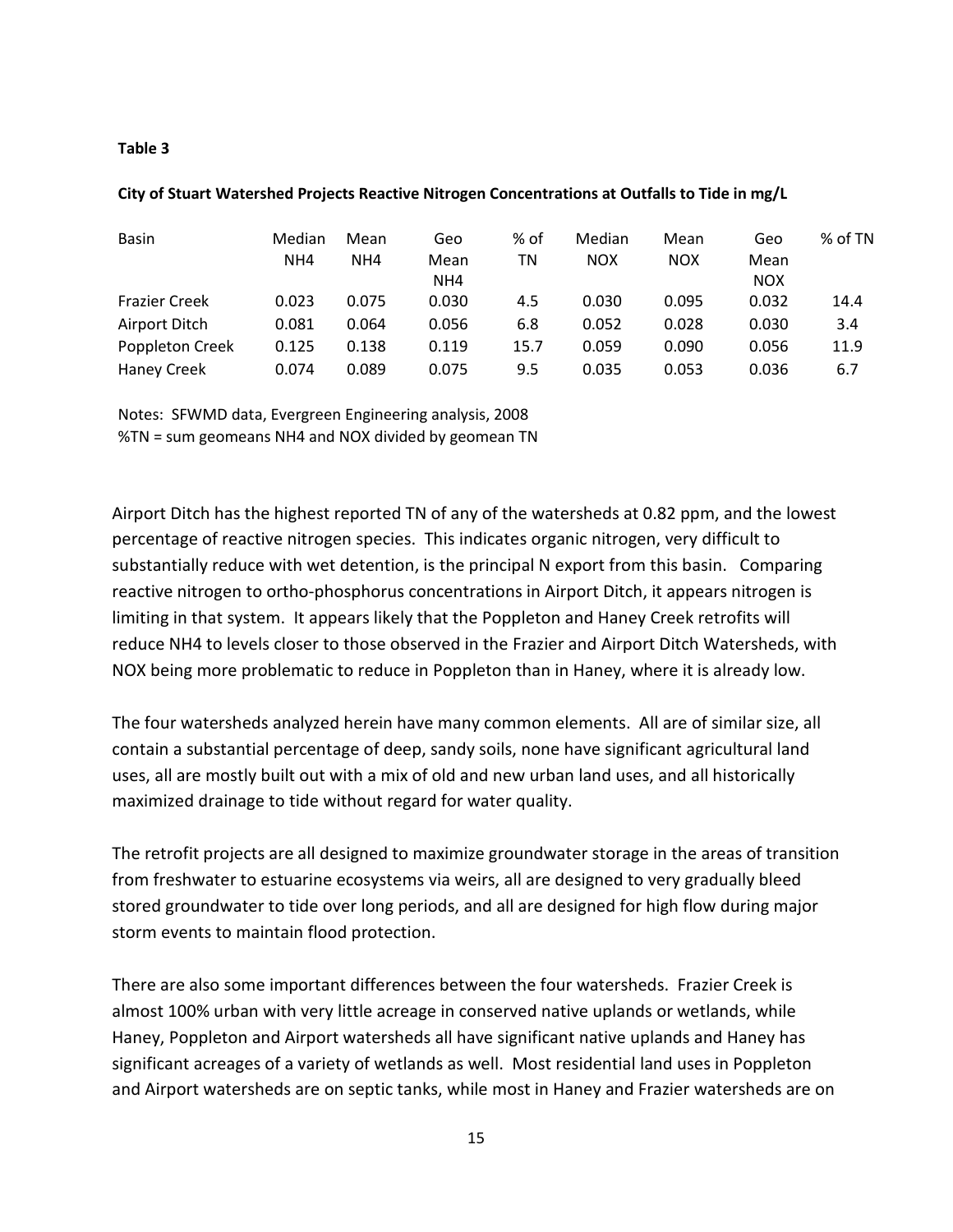central sanitary sewers. Reactive nitrogen species concentrations, currently presenting substantially higher in the Poppleton Creek than Airport Ditch watersheds, will be interesting to observe in Poppleton post-retrofit water quality data.

### Land Use and Nutrient Loading

Table 4 shows 2005 estimates for average City of Stuart nutrient loading made by Berryman & Henigar, assuming the four watershed retrofit projects are all completed, all urban storm sewers with direct outfalls to tide are retrofit with baffle boxes, and existing stormwater management facilities within the basins are maintained in proper operational order. These four watersheds combined represent 53% of the City's land area.

#### **Table 4**

| Data Source          |       | B&H   |       | <b>SWETI</b> | SFMWD/EEI |       |       |
|----------------------|-------|-------|-------|--------------|-----------|-------|-------|
| <b>Basin</b>         | Acres | ΤN    | ТP    | ΤN           | ТP        | ΤN    | ТP    |
| <b>Frazier Creek</b> | 503   | 6.520 | 0.779 | 1.820        | 0.420     | 0.970 | 0.120 |
| Airport Ditch        | 1000  | 6.370 | 0.777 | 1.820        | 0.420     | 1.200 | 0.130 |
| Poppleton Creek      | 525   | 6.020 | 0.690 | 1.820        | 0.420     | 1.110 | 0.220 |
| <b>Haney Creek</b>   | 800   | 4.220 | 0.480 | 1.550        | 0.360     | 1.020 | 0.200 |

#### **City of Stuart Watershed Projects Estimated Nutrient Loading Rates in kg/acre/year**

Notes:

B&H = Berryman & Henigar, 2005 SWETI = Soil and Water Engineering Technology, Inc, 2008 SFWMD = South Florida Water Management District, 2008 EEI = Evergreen Engineering, Inc., 2008

These loading estimates are then compared to draft Soil and Water Engineering Technology, Inc loading rates. These are averages for the total South and North Tidal Basins' land uses, applied to the City watersheds within them.

The final two columns are derived from SFWMD water quality data using Soil and Water Engineering Technology estimates of annual rainfall runoff. It is obvious that estimated and actual nutrient loads in City drainage differ, with the actual loading being far less than estimates. It is also clear that the two retrofit watersheds perform about twice as well as the pre-retrofit watersheds with respect to phosphorus attenuation, but that total nitrogen loading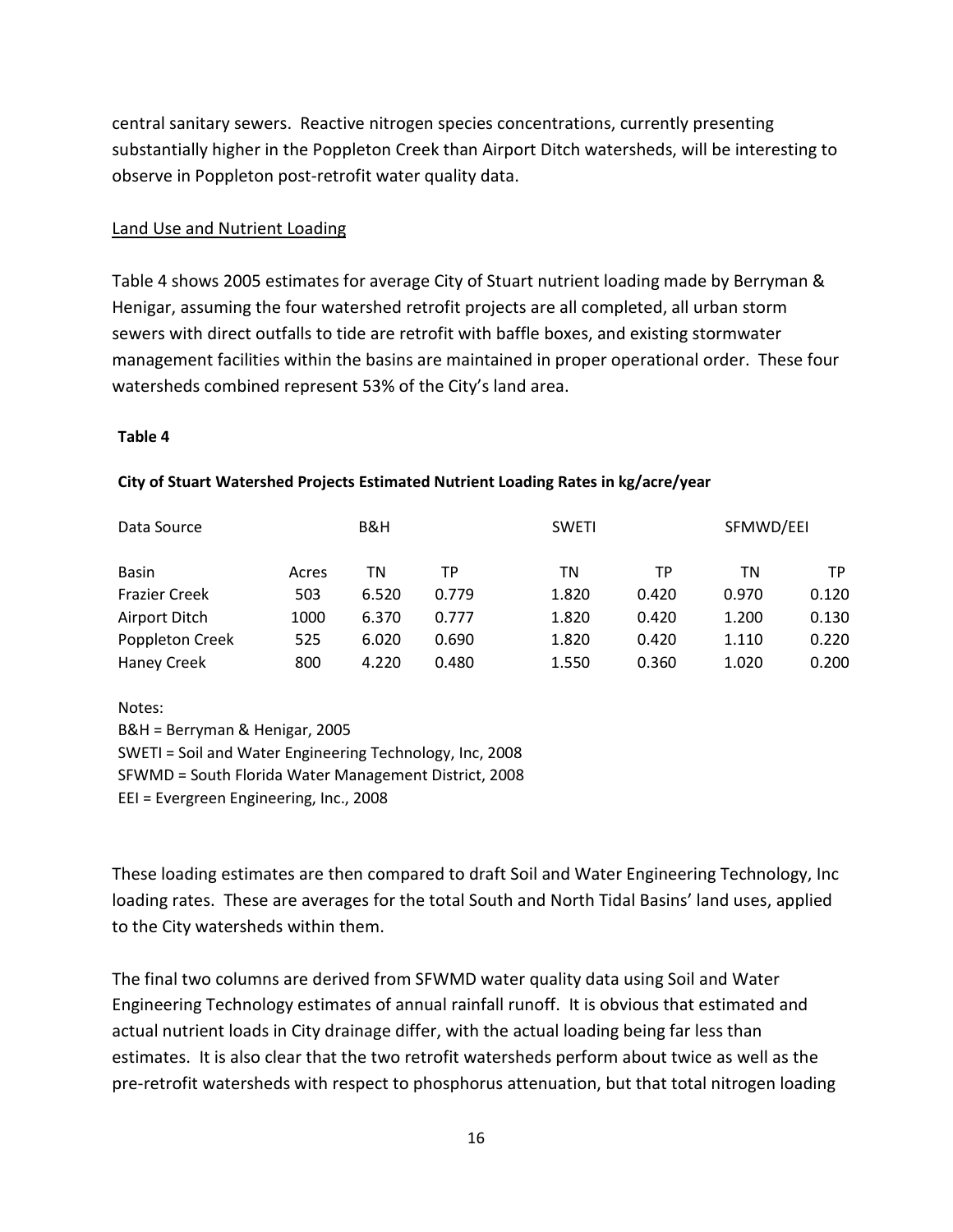is not substantially different between the four. Reactive nitrogen is higher in pre-retrofit Poppleton Creek (Table 3).

It is important to note that estimates of nutrient loading in tons/year depends both on assumptions about background land use loading rates, and on assumed rainfall runoff. If runoff rates are higher than SWEI estimates, using SFWMD measured concentrations for nutrients will calculate into higher annual nutrient loading than shown here. On the other hand, the City's watershed retrofit projects rely heavily on groundwater storage as a water quality and quantity management technique, so it is also possible that using an average runoff rate for the City overestimates annual pollutant loading per acre for many watersheds. This issue should be further clarified when SFMWD makes flow rate data available.

## **Conclusions**

The SFWMD water quality monitoring data set show the Frazier and Airport Ditch post-retrofit Watershed Projects are producing stormwater that meets draft TMDL requirements for nitrogen and phosphorus. Pre-retrofit Haney and Poppleton Creek Watersheds meet the draft nitrogen TMDL but not the phosphorus TMDL. Post-retrofit Haney and Poppleton Watershed Projects are anticipated to meet the phosphorus TMDL.

The SFWMD data provide a means of comparing actual watershed performance with previous estimates based on predicted nutrient loading for various land uses. Land use/nutrient loading estimates substantially exceed reality for the four City of Stuart watersheds for which we have water quality data. It follows that these loading estimates are not accurate enough in the City to justify significant public expenditures for additional best management practices over and above those already implemented.

The City's basic watershed retrofit design parameters, staging groundwater up to the maximum extent possible over a large land area and releasing it slowly to tide, with deep "v" notched weirs, appears to be more effective for nutrient control in stormwater runoff than literature sources focused on surface water volume and detention/retention time of various best management practices predict. Generally favorable soils conditions in the City for storing groundwater above the freshwater/tidal interface are likely an important factor.

## Recommendations

SFWMD's water quality monitoring program should be continued. It is a highly valuable data set and will prove more valuable as public and private investments in nutrient load attenuation